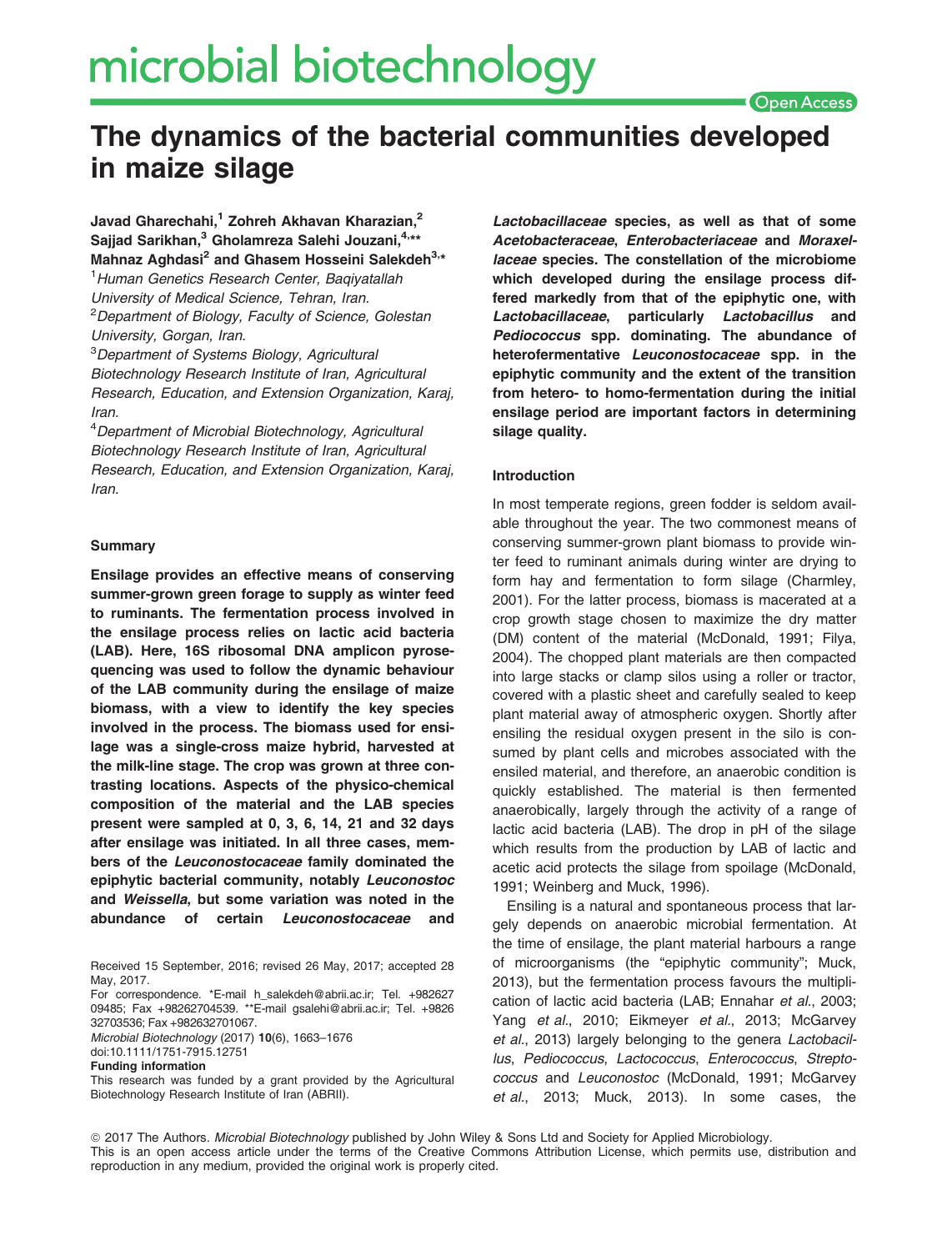representation of LAB present does not effectively establish the required anaerobic and acidic conditions, leading to spoiling through the activity of other microorganisms (Woolford, 1990; McDonald, 1991; Muck, 2010). Attempts have been made to compensate for the low count of LAB in the epiphytic community and also to improve the fermentation efficiency, quality and aerobic stability of the silage by applying inoculant of laboratoryexpanded LAB to the ensiled plants (McDonald, 1991; Filya, 2003; Holzer et al., 2003; Filya et al., 2006; Muck, 2010; Eikmeyer et al., 2013). Thus, among a number of other factors, the constitution of the epiphytic community is an important determinant of silage quality. A knowledge of which LAB species are key to the production of healthy silage would aid the formulation of silage inoculants designed to bolster the natural epiphytic community.

The composition of the silage microbiome has been explored using various microbiological and DNA-based techniques (Langston and Bouma, 1960; Ennahar et al., 2003; Parvin and Nishino, 2009; McEniry et al., 2010; Yang et al., 2010; McGarvey et al., 2013). In general, these approaches are not powerful enough to identify species present in low abundance, some of which may nevertheless be critical for optimal fermentation. However, the power of current DNA sequencing technologies now allows a much greater level of resolution than has been available in the past. For example, the microbial communities associated both with grass-based silage inoculated with Lactobacillus buchneri (Eikmeyer et al., 2013) and with manyflower silvergrass supplemented with microalgae (Li et al., 2015) have been identified via the deployment of current sequencing technologies. The objective of the present study was to characterize the microbiome associated with ensiled maize biomass both before and during the ensilage process.

## **Results**

#### Physico-chemical analysis of the silage

At day 0 (prior to ensilage), the samples varied significantly ( $P < 0.006$ ) with respect to DM: the biomass produced at the Isfahan site had the highest DM (26.8%) and that from the Qazvin site the lowest (23.7%; Fig. 1A). Over the initial ensiling period, the Isfahan samples retained their DM content more effectively than did those from either Qazvin or Gorgan; the latter had lost about 19% of their DM by day 32. Overall, silage samples collected from Gorgan displayed the same trend in DM reduction as that of Qazvin (Fig. 1A). The liquor pH of all the samples declined significantly  $(P < 0.0001)$ , averaging 3.9 by day 3 and remaining relatively constant thereafter (with the exception of the Qazvin sample, which experienced a rise at day 32; Fig. 1B). With respect to NDF content, there was a significant difference between the Isfahan (56.3%) and Qazvin (60.1%) samples on day 0 (Fig. 1C). While the NDF content of the Qazvin samples remained relatively stable during the ensilage process (falling by just 4.8%). that of the Isfahan samples fell by 16.5% by day 32 (Fig. 1C). The ADF content also changed during the course of the ensilage process: the Gorgan samples were the least affected  $(-3.7%)$  and the Isfahan samples the most affected  $(-16.0\%;$  Fig. 1D). The LA content of silages was sharply increased three days after the ensilage was initiated and continued to increase with storage time (Fig. 1E). The Isfahan samples showed the highest LA content compared to other two silage samples after 32 days of ensiling  $(P < 0.002)$ . The ammonia content (averaging 1.1%) was comparable among the three sets of materials at day 0, and the effect of the ensilage process was to raise it significantly: for the Qazvin samples, the increase between days 0 and 32 was 4.6-fold, while the increase for the Gorgan samples was more modest (3.3-fold; Fig. 1F). The total OM content of silages samples was quite stable throughout the ensilage process ( $P < 0.059$ , Fig. S1). The overall conclusion was that among the three sites, the Isfahangrown material produced the highest quality silage.

## 16S ribosomal DNA amplicon sequencing

The pyrosequencing yielded 143 405 raw reads of mean length 404 nt. Around 65% of the sequences (93 263) was retained after the filtration step: this set had a somewhat higher mean read length (472 nt). The clustering algorithm sorted the sequences into 6459 OTUs, of which 227 were identified by the ChymeraSlayer algorithm as likely chimeric and so were discarded. Once the low-abundance OTUs and those considered to reflect sequence artefacts had been removed from the analysis, 842 distinct OTUs (representing 78 756 sequences) remained for use in the subsequent diversity analysis. The details of number of reads generated per sample before and after quality filtering along with the number of OTUs detected in each sample before and after chimera detection and low abundant OTU filtering are presented in Table S1.

#### Diversity analysis of the silage microbiome

A rarefaction analysis (Fig. S2) suggested that the sequencing depth achieved was sufficient to have captured the majority of the microbial diversity present in the materials both before and after ensilage. An estimation of species richness based on the Chao1 diversity index (Table 1) confirmed this conclusion. At day 0, the Isfahan and Gorgan samples harboured the fewest microbial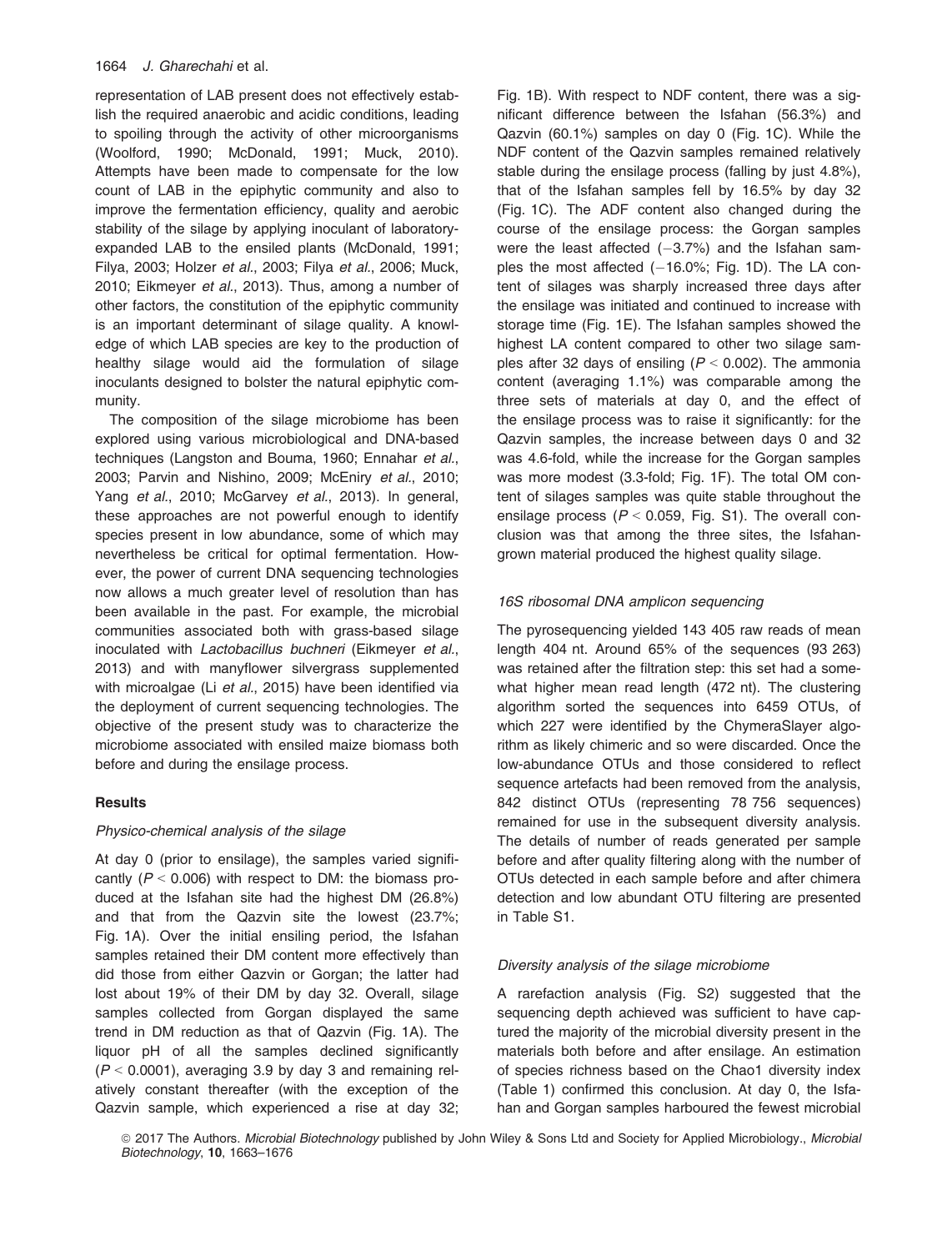

Fig. 1. Characterization of physico-chemical properties of the silages produced from maize biomass grown at three contrasting sites. The silages were sampled at 0, 3, 6, 14, 21 and 32 days post-ensilage. Data are based on a dry matter content basis. DM, dry matter; NDF, neutral detergent fibre; ADF, acid detergent fibre.

species (Table 1). Even so, the estimated species richness present in these two samples indicated that the observed phylotypes covered over 80% of the microbial diversity. The Qazvin samples exhibited the greatest species richness both before and after ensilage, but the observed phylotypes only covered 73–83% of the diversity. Species richness tended to rise during the early period of ensilage (days 3–21), but had tailed off by day 32. The Shannon diversity parameter behaved in a similar manner, increasing up to day 3 and remaining fairly constant thereafter. At day 0, the Isfahan and Gorgan samples displayed the lowest Simpson indices (0.72 and 0.85, respectively) indicating a lower community evenness (Table 1). In contrast, the goods coverage, which estimates the proportion of the bacterial OTUs represented in each given sample, ranged from 0.95 to 0.99 (Table 1). The Isfahan and Gorgan samples at day 0 had a coverage of, respectively, 0.99 and 0.98, suggesting that a near complete set of the high abundance species had been sampled.

For the purposes of a beta diversity analysis, a calculation of pair-wise similarities between the samples was made, using both weighted and unweighted Unifrac phylogenetic metrics; the results were visualized using PCoA plots (Fig. 2). The phylogenetic composition based on the unweighted Unifrac metric takes into account the presence and absence of OTUs: it was quite uniform across the three sampling locations at day 0 (Fig. 2A). The Isfahan origin ensiled biomass had a distinct microbial composition and appeared clustered in the PCoA plot. By day 14, the composition of the Gorgan and Qazvin samples became rather similar. Implementing the weighted Unifrac metrics, in contrast, showed that the composition of the ensiled material became uniform over time irrespective of the material's geographical origin (Fig. 2B). Based on this analysis, the composition of the Qazvin sample on day 0 was clearly different from that of the other two sites.

# Taxonomic composition of the silage microbial community

Of the 842 OTUs identified, 752 (89.3%, 74 114 reads) were associated with Firmicutes species 46 (5.4%, 3344 reads) with Proteobacteria species, with the other 44 (5.2%, 1298 reads) remaining unannotated. At the family level, sequences were allocated to the Lactobacillaceae (71.7%), Leuconostocaceae (22.1%), Acetobacteraceae (2.5%), Enterobacteriaceae (0.9%), Moraxellaceae (0.8%) and Streptococcaceae (0.1%). The distribution of families on day 0 varied from site to site (Fig. 3). Leuconostocaceae species predominated, especially the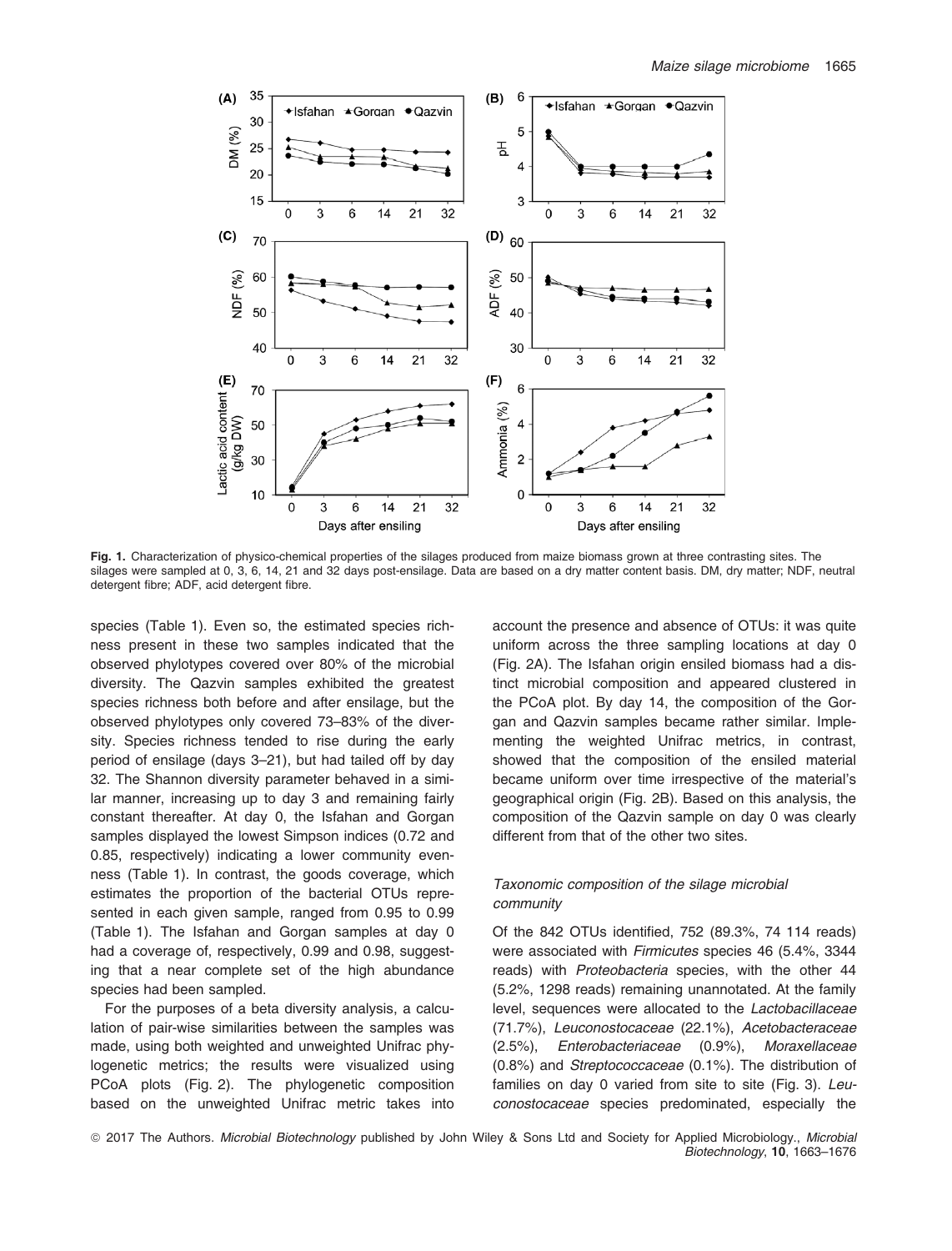#### 1666 J. Gharechahi et al.

Table 1. Alpha diversity analysis of silages generated from maize biomass grown at three contrasting sites. Sampling was carried out both before and during ensilage. The indices report the number of phylotypes, along with the species richness, evenness and coverage.

| Sampling location | Sampling day | Observed species | Chao1 | Shannon | Simpson | Goods coverage |
|-------------------|--------------|------------------|-------|---------|---------|----------------|
| Gorgan            | 0            | 114              | 137.0 | 4.05    | 0.85    | 0.98           |
|                   | 3            | 233              | 335.8 | 5.28    | 0.91    | 0.95           |
|                   | 6            | 261              | 340.1 | 5.74    | 0.94    | 0.95           |
|                   | 14           | 295              | 388.2 | 6.17    | 0.94    | 0.95           |
|                   | 21           | 285              | 374.7 | 6.15    | 0.95    | 0.95           |
|                   | 32           | 261              | 336.9 | 5.98    | 0.95    | 0.96           |
| Isfahan           | 0            | 77               | 95.3  | 3.07    | 0.72    | 0.99           |
|                   | 3            | 185              | 242.9 | 5.35    | 0.92    | 0.97           |
|                   | 6            | 182              | 228.9 | 5.41    | 0.93    | 0.98           |
|                   | 14           | 185              | 215.2 | 5.38    | 0.93    | 0.98           |
|                   | 21           | 188              | 210.2 | 5.30    | 0.91    | 0.97           |
|                   | 32           | 190              | 222.7 | 5.43    | 0.93    | 0.97           |
| Qazvin            | 0            | 228              | 311.2 | 5.89    | 0.95    | 0.96           |
|                   | 3            | 284              | 363.6 | 6.14    | 0.94    | 0.95           |
|                   | 6            | 276              | 339.4 | 6.14    | 0.94    | 0.96           |
|                   | 14           | 271              | 344.1 | 6.38    | 0.97    | 0.96           |
|                   | 21           | 280              | 340.6 | 6.40    | 0.97    | 0.96           |
|                   | 32           | 187              | 222.8 | 6.07    | 0.97    | 0.98           |



Fig. 2. Beta diversity analysis. The PCoA plots presented report the phylogenetic separation between the various silages, taking into account either OTU presence/absence ((A) unweighted Unifrac metric) or OTU relative abundance ((B) weighted Unifrac metric). Only the first two components which explained higher variations are shown. Blue triangles represent Isfahan silage samples, red squares represent Gorgan silages, and orange circles represent Qazvin silages.

genera Leuconostoc and Weissella. Site-to-site differences related for the most part to the relative abundance of Lactobacillaceae, Acetobacteraceae, Enterobacteriaceae and Moraxellaceae. The microbial community present at day 0 was heavily dominated by members of the Leuconostocaceae family, which accounted for an average across the samples of 78.8% of the species present. The Qazvin samples showed the greatest diversity at day 0, with Leuconostocaceae and Lactobacillaceae species accounting for, respectively, > 58% and > 12%, while both *Enterobacteriaceae* and *Moraxellceae* species accounted for > 10%; Acetobacteraceae and Streptococcaceae species were also represented, albeit at a low frequency. The Gorgan sample was dominated by the Leuconostocaceae (80%) and Acetobacteraceae (15%) and lacked any representation from Moraxellaceae, while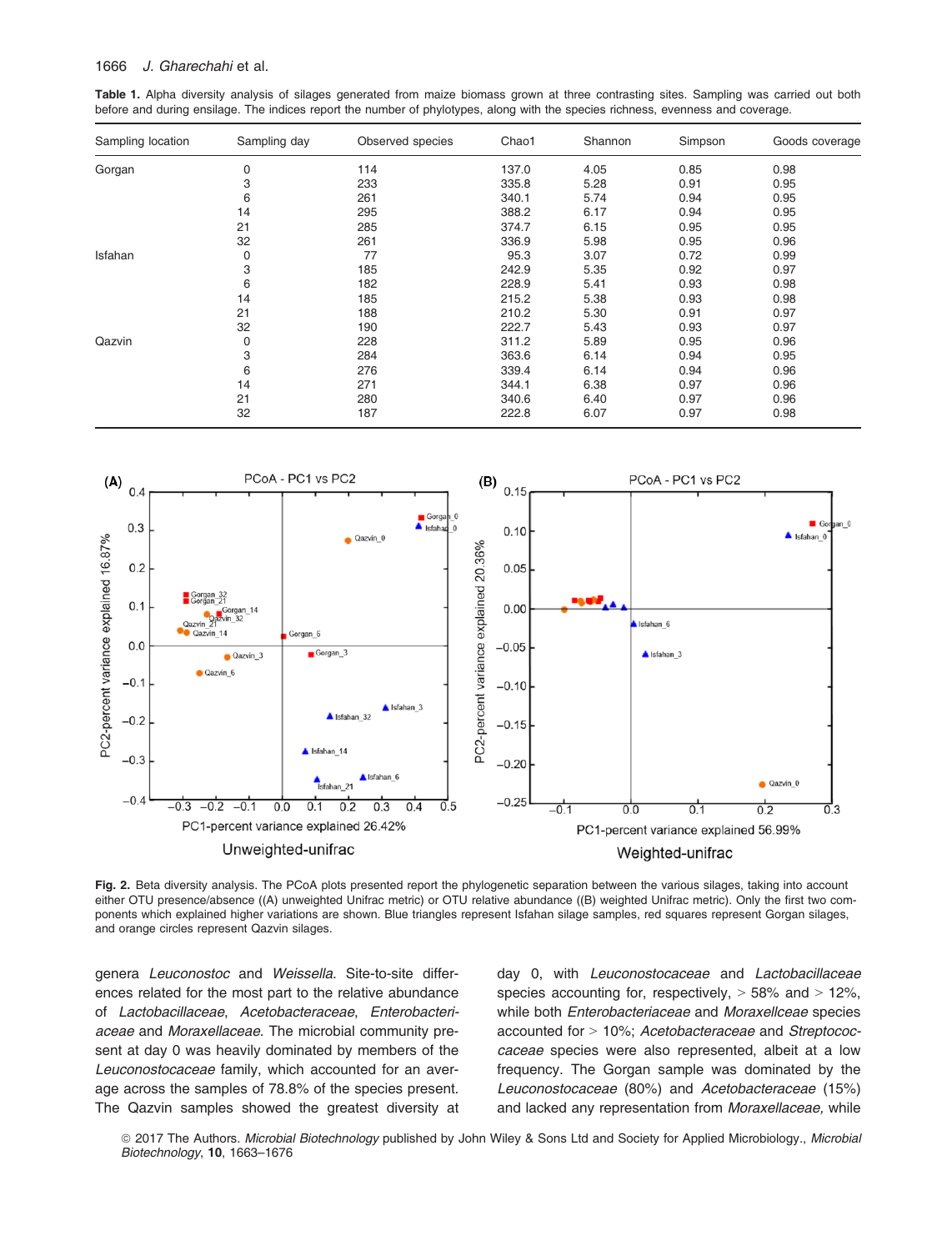

Fig. 3. Composition of the microbial community in silages generated from maize biomass grown at three contrasting sites (Isfahan, Qazvin and Gorgan). Sampling was carried out both before (day 0) and during ensilage (days 3, 6, 14, 21 and 32). The stacked plots show the relative abundance of the specific phylotypes present in each sample on the basis of the percentage of reads assigned to corresponding OTUs.

the Isfahan material was overwhelmingly associated with Leuconostocaceae species (98.8%), with neither Acetobacteraceae nor Moraxellaceae species present (Fig. 3). The genera belonging to the Lactobacillaceae included both Lactobacillus and Pediococcus. Within the Acetobacteraceae, the genera present were Acetobacter, Gluconobacter and Swaminathania, with a number of reads not classifiable to genus. All the Streptococcaceae reads were assigned to the genus Lactococcus.

The taxonomic composition of the microbiomes changed markedly during the ensilage process. By day 3, the abundance of Lactobacillaceae had increased to 96.1% (Gorgan), 79.7% (Isfahan) and 95% (Qazvin), largely at the expense of *Leuconostocaceae* (Fig. 3 and Fig. S3); the abundance of the latter fell from 80.6% to 1.5% in the Gorgan silage, from 98.8% to 19.6% in the Isfahan silage and from 58.8% to 0.6% in the Qazvin silage. The abundance of both the Acetobacteraceae and Enterobacteriaceae was also diminished. At the genus level, most of the Lactobacillaceae representatives were assigned to Lactobacillus, with only a small representation of Pediococcus species (79 reads). In all samples, the abundance of Lactobacillus rose throughout the ensilage process. The commonest species present were L. brevis and L. paralimentarius, and only a minor number of OTUs were assigned to L. plantarum and L. vaginalis.

## RT-PCR quantification of major LAB species contributing to the ensilage process

To further validate data obtained by amplicon pyrosequencing, we applied RT-PCR to monitor the dynamics of some LAB species that are known as critical components of silage microbial community. For this analysis, primers were selected to target intergenic spacer region of 16S-23S rRNA gene of L. reuteri and L. acidophilus and recA gene of L. brevis, L. buchneri, L. plantarum and P. pentosaceus. RT-PCR analysis showed that the count of LAB such as L. acidophilus, L. reuteri and L. buchneri was significantly lower in the Isfahan silage compared to that in the Gorgan and Qazvin silages and likely have minor contribution in silage quality (Fig. 4). The Qazvin biomass that produced the lowest quality silage was associated with higher representation of L. reuteri and L. buchneri and significantly lower representation of P. pentosaceus. Interestingly, P. pentosaceus was detected at comparable level in all biomasses before ensiling (day 0), while significantly increased in abundance in the Isfahan silage following the ensilage process and decreased steadily in that of the other two sites with storage time (Fig. 4). RT-PCR data also showed that L. brevis, L. plantarum and P. pentosaceus are among dominant LAB of maize epiphytic community.

## Predicted metabolic potential of silage metagenome

PICRUSt enabled to identify major metabolic pathways associated with the ensilage process. The predicted metagenome of silage was annotated into 328 KO functional categories, in which many of them were not linked to the silage fermentation. The ensiling process was associated with depletion of pathways for nitrotoluene and styrene degradation, cell motility and secretion, and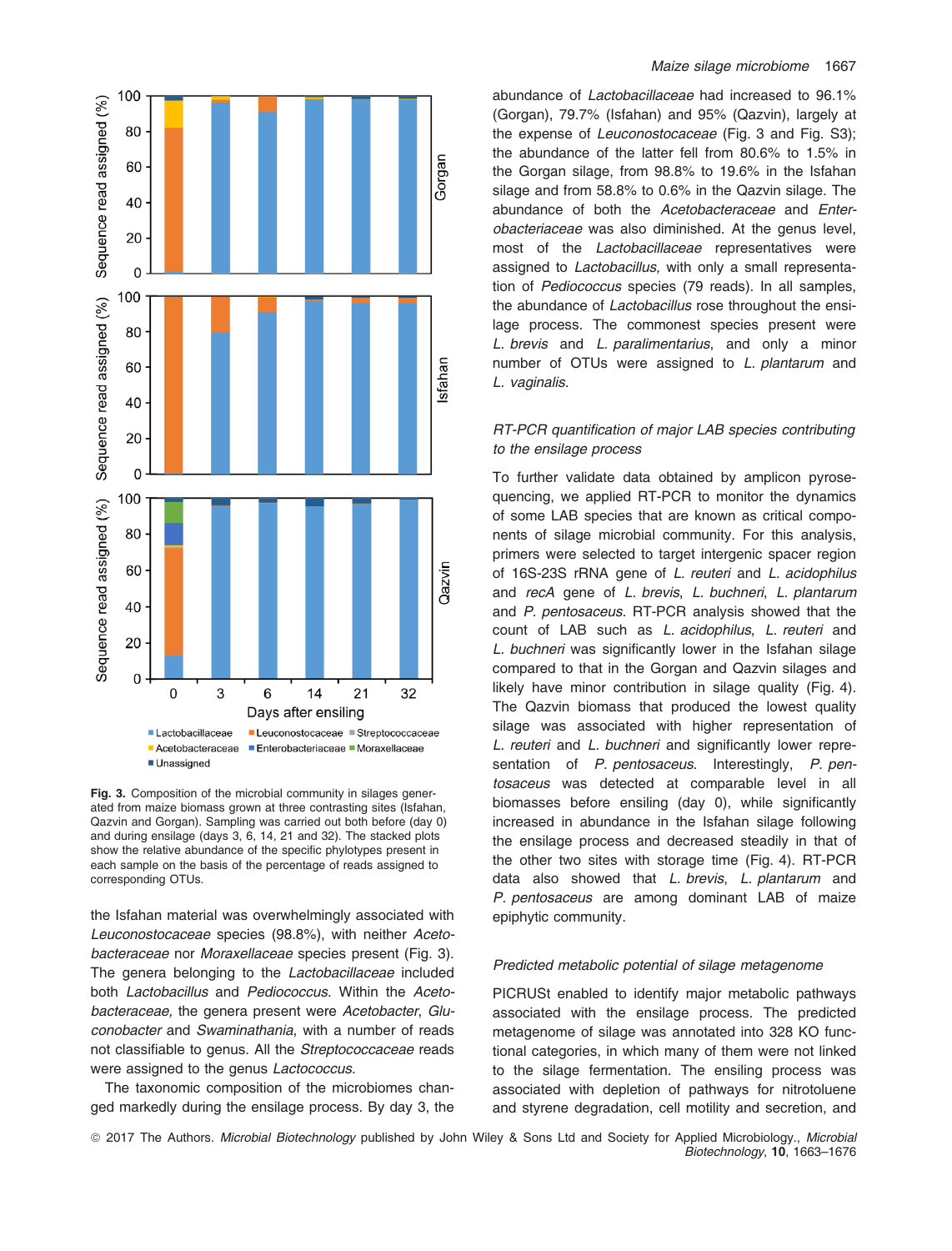

Fig. 4. Real-time PCR quantification of LAB contributing in the maize silage fermentation. RT-PCR was run using species-specific primers targeting intergenic spacer region of 16S-23S rDNA and/or recA gene. For each species, a standard curve was constructed using 10-fold serial dilution of plasmid containing the target PCR amplicon. Data are presented on the basis of log2 absolute count of bacteria detected in 2 ng of metagenomic DNA.

arginine and proline metabolism (Fig. 5). Importantly, ensiling was characterized by higher representation of pathways for ethylbenzene, naphthalene and xylene degradation as well as pathways for the biosynthesis of glycosphingolipid and bile acids. In addition, comparing metagenomes associated with maize biomasses obtained from different growing environments showed that the Isfahan silage had higher representation for propionate metabolism and lower representation for metabolism of xenobiotics, glycerophospholipid and cellular antigens (Fig. S4).

## **Discussion**

Differences in growing environment at the three sites were reflected in the contrasting levels of DM measured in the samples prior to ensilage. The DM content of the biomass strongly influences the ensilage process, because the LABs responsible for fermentation require moisture for their growth and reproduction (McDonald,

1991; Hu et al., 2009). Differences were also observed in the rate of DM loss during the ensilage process: silages in which DM loss is limited tend to be those where lactic acid fermentation is most effective (McDonald et al., 1973; McDonald, 1991). Silages which are initiated from biomass with a high water content generally develop a lower pH because of the higher concentration of water soluble sugars and more extensive fermentation (McDonald, 1991). Here, differences in the DM content had little discernible effect on the rate of decline in the pH during the ensilage period, which implied that the differences in DM content were not great enough to affect the temporal behaviour of the pH. The fermentation response of NDF and ADF suggested that the ensilage process improved the nutritional quality of the Isfahan silage much more than the other two silages. The amount of ammonia generated also varied: high levels may reflect excessive protein breakdown or amino acid de-amination, and is usually associated with clostridial activity (McDonald, 1991; Driehuis and Oude Elferink,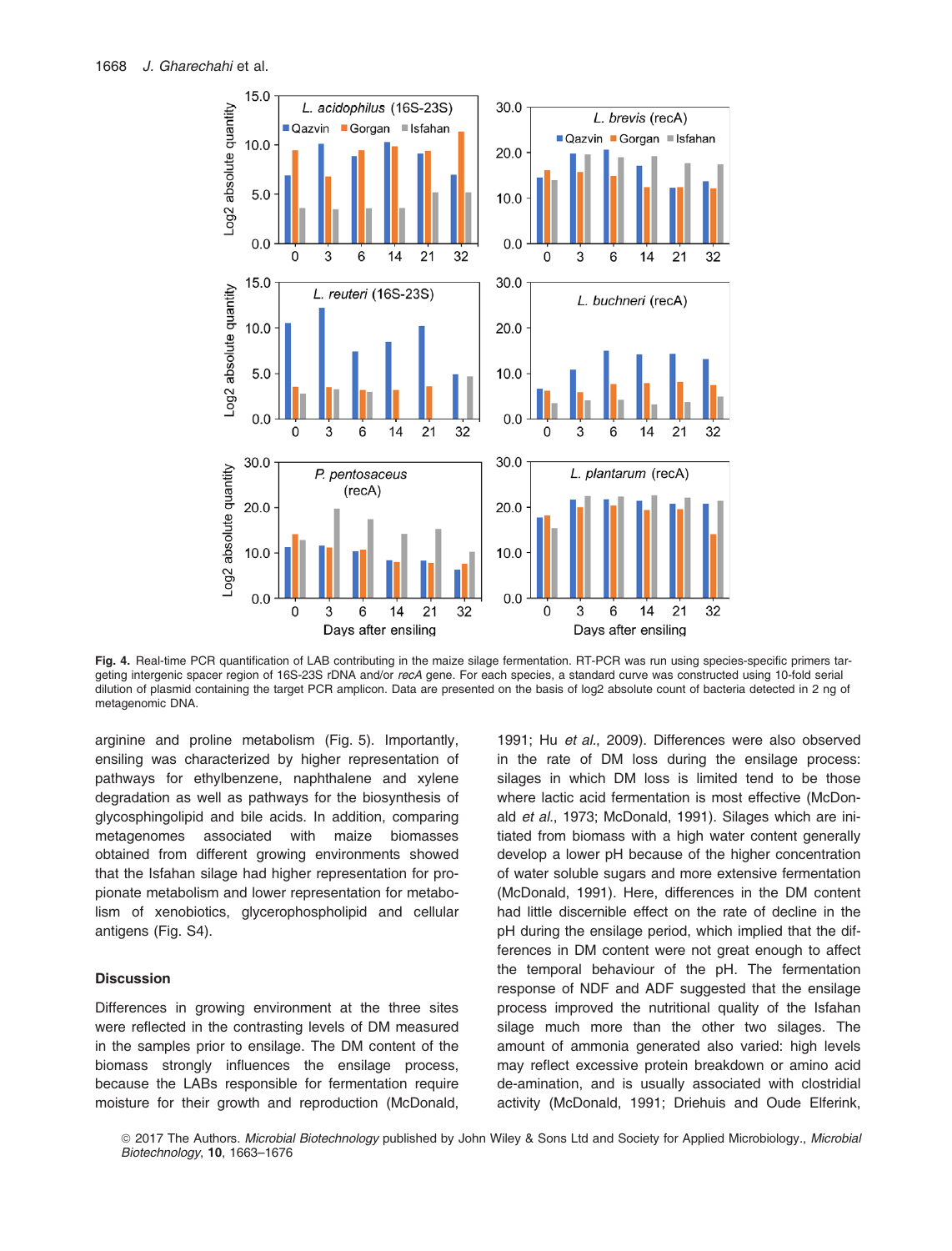

Fig. 5. Functional prediction of maize silage metagenome using PICRUST (Langille et al., 2013). Box and whisker plots show the abundance of KEGG orthologs predicted to differ between the metagenome of maize biomass before (day 0) and 3, 6, 14, 21 and 32 days post-ensilage. The functional metagenomes were calculated from OTUs picked against the GREENGENES database (version 13.5) using PICRUST. The pathway abundance values were estimated based on proportion of sequences assigned to each pathway and normalized to the total number of genes present in a particular pathway for each sampling day. Only significant KEGG pathways which were identified by One-way ANOVA and Tukey's post hoc test using the STAMP statistical package (Parks et al., 2014) are displayed. A P-value < 0.05 was considered statistically significant.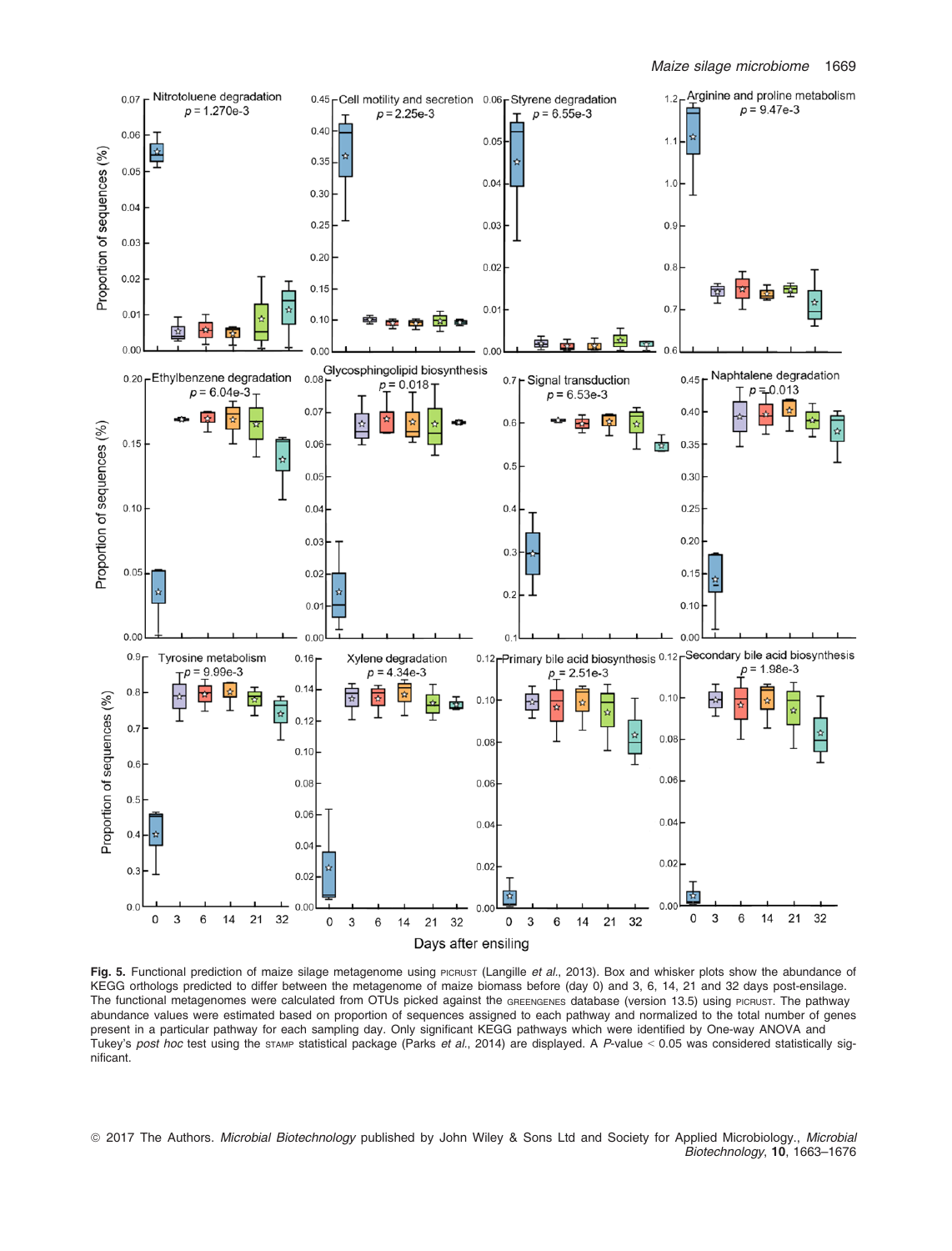2000). Overall, the indications were that in terms of silage quality (higher lactic acid concentration, lower pH and higher nutritional value), the biomass harvested at Isfahan was superior to the others.

With respect to the pre-existing microbial community prior to the initiation of the ensilage process, the Isfahan material appeared to be less diverse than the other two (Table 1). The composition of the epiphytic community, as demonstrated by 16S ribosomal DNA sequencing, emphasized the dominance of Leuconostocaceae species, particularly the genera Leuconostoc and Weissella. The extent of this dominance (98% in the Isfahan biomass, 80% in the Gorgan biomass and 58% in the Qazvin biomass) appeared to be correlated with the final silage quality. Leuconostoc and Weissella are obligatory heterofermentative LAB species associated with numerous forage crops and silages (Cai et al., 1998; Ennahar et al., 2003; Yang et al., 2010). It is well established that these microbial species are critical for the normal fermentation and aerobic stability of silage (McDonald, 1991). The abundance of epiphytic LAB determines the adequacy of fermentation, contributes in silage quality and determines whether to apply bacterial inoculation to silage (McDonald, 1991; Lin et al., 1992b; Yang et al., 2010). Pediococci, Leuconostoc, Streptococci and Enterococci are all responsible for the lactate fermentation necessary to create the anaerobic acidic environment required for the growth and multiplication of LAB (Cai et al., 1998).

The variously sourced biomass was associated with a differential abundance of members of Acetobacteraceae, Enterobacteriaceae, Lactobacillaceae and Moraxellaceae. Two of these families (Acetobacteraceae and Moraxellaceae) were not represented in the Isfahan biomass, which produced the highest quality silage, and only harboured a limited abundance of Lactobacillaceae (0.49%) and Enterobacteriaceae (0.24%). In contrast, the Qazvin material, which produced the poorest quality silage, housed an abundance of Erwinia spp. (Enterobacteriaceae), Lactobacillus and Pediococcus spp. (Lactobacillaceae) and Acinetobacter spp. (Moraxellaceae). The latter are non-LAB, aerobic, non-fermenting, gram-negative bacteria, sometimes associated not just with maize silage (Li and Nishino, 2011), but also form a component of the lettuce epiphytic community (Weiss et al., 2015). Erwinia spp., along with other gamma-proteobacteria, colonize alfalfa (McGarvey et al., 2013), lettuce (Weiss et al., 2015), citrus (Yang et al., 2001) biomass, but are not generally associated with the ensilage process. Here, the abundance of Enterobacteriaceae fell significantly during the early period of the ensilage, thereafter remaining low, an observation which was taken to indicate their lack of importance for silage fermentation. Acetobacteraceae spp. were present in the Gorgan biomass at an appreciable abundance (15%), but not in that from the other two sites. Members of this family including Gluconobacter oxydans have been exploited as an additive to maize silage, as they encourage the development of silages with a reduced lactic to acetic acid ratio and a low ammonia concentration (Queiroz et al., 2013). The representation in the population of Acetobacteraceae was strongly decreased over the first three days of ensilage, suggesting that these microbes play at best a minor role in maize silage formation.

The ensilage process shifted the composition of the bacterial community from the heterofermentative LAB Leuconostocaceae to species belonging to the Lactobacillaceae which contained both homo- and heterofermentative microorganisms. The majority of the latter were classified to the genus Lactobacillus, with a few  $( $1\%$ ) assigned to the genus *Pediococcus*. The shift$ from Leuconostocaceae to Lactobacillaceae LAB was incomplete in the Isfahan silage at day 3: the abundance of Lactobacillaceae increased from 0.49% at day 0 to 79% at day 3. In contrast, in the Gorgan and Qazvin silages, their representation was close to 100% at this time. The Isfahan silage showed the highest relative abundance of Leuconostocaceae (19.6%, 8.4%, 0.9%, 3% and 2.9% at, respectively, days 3, 6, 14, 21 and 32), which were uncommon in the other two silages. According to Li et al. (2015), Lactobacillus spp. quickly come to dominate in manyflower silvergrass silage, while McGarvey et al. (2013) have also observed a similar shift from gamma-proteobacteria to homofermentative LAB in alfalfa silage. Similarly, the abundance of Lactobacillus spp. increases, while that of *Lactococcus* spp. decreases during grass ensilage (Eikmeyer et al., 2013). Obligate heterofermentative LAB are thought to be critical for biomass fermentation, especially in warmer climates (Muck, 2013); their role is to initiate fermentation by transforming soluble carbohydrates into lactic and acetic acid, thereby lowering the pH of the silage. As the pH falls, obligate heterofermentative LAB are disadvantaged, driving the shift towards homofermentative LAB (McDonald, 1991). The end-point quality and nutritional value of silage are strongly dependent on a rapid establishment of both a low pH and a sufficiently anaerobic environment (Weinberg and Muck, 1996), which is promoted by an abundant representation of LAB in the epiphytic community. Here, we found that the abundance of heterofermentative LAB belonging to the family Leuconostocaceae is significantly higher in epiphytic community associated with the Isfahan silage (98.8%) and notably lower in that of the Qazvin silage (58.8%). Thus, the higher quality of the Isfahan silage can be partly attributed to the favourable constellation of its epiphytic community.

<sup>© 2017</sup> The Authors. Microbial Biotechnology published by John Wiley & Sons Ltd and Society for Applied Microbiology., Microbial Biotechnology, 10, 1663–1676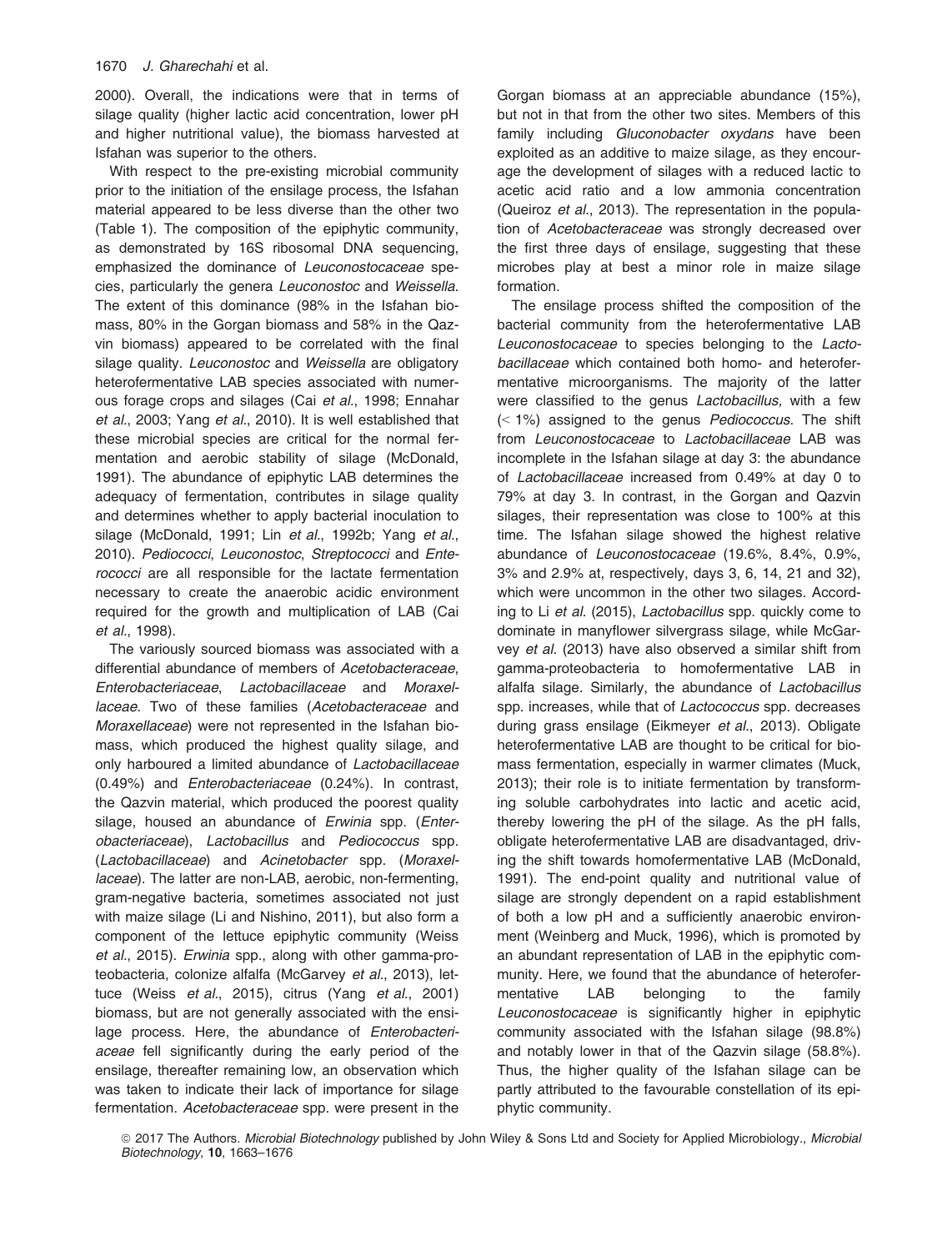Heterofermentative LAB convert one mole of glucose into one mole of lactic acid, one mole of  $CO<sub>2</sub>$  and a mole of either ethanol or acetic acid (Muck, 2010). Under anaerobic conditions, certain LAB have the ability to transform lactic acid to acetic acid (Elferink et al., 2001). The acetic acid produced by LAB is thought to inhibit the growth of yeasts, improving the silage's stability during storage and feeding, and minimizing nutrient loss during its long-term storage (Moon, 1983; Hu et al., 2009; Li and Nishino, 2013). Most LAB used as inoculants for silage are homofermentative, producing two moles of lactic acid from one mole of glucose (Ennahar et al., 2003; Filya, 2003; Muck, 2010). At the species level, the LAB present in the various maize silages data indicate that L. brevis is one of the dominant LAB of maize epiphytic community, an observation that is in accordance with previous RT-PCR data (Stevenson et al., 2006). Ensilage was associated with significantly higher prevalence of L. brevis during the initial days of ensiling (days 3 and 6) particularly in the Isfahan and Qazvin silages and remained at high level in the Isfahan silage and dropped to its initial level in the Qazvin silages thereafter (Fig. 4). These data suggest that the higher abundance of L. brevis is likely required for maintaining the quality of silages as the storage time of the ensiled material is extended. These results are somewhat in accord with previous data that indicate that L. brevis tends to populate later during the ensilage process (Lin et al., 1992a; Stevenson et al., 2006).

RT-PCR showed that the abundance of homofermentative L. plantarum was quite high in the epiphytic community of maize biomass irrespective of the material's geographical origin and increased with the storage time particularly in the Isfahan silage. However, based on 16S rDNA sequencing data, OTUs affiliated to this species were present at a low abundance in the Isfahan and Gorgan silages, and this may indicate that the majority of OTUs belonging to this species skipped assignment at the species level. It has been reported that inoculating biomass with L. plantarum has a beneficial effect on silage quality (Cai et al., 1998; Hu et al., 2009). The presence of this species also appears to improve the aerobic stability of silage because it produces antifungal substances such as phenyl lactic and 4-hydroxy-phenyl lactic acids (Lavermicocca et al., 2000). The population of L. plantarum was positively correlated with the LA concentration ( $r = 0.5$ ,  $P = 0.03$ ) and negatively with the pH  $(r = -0.5, P = 0.02)$  and ADF content ( $r = -0.73$ ,  $P = 0.002$ ), suggesting an important role for this bacterium in silage fermentation and fibre digestibility.

The prevalence of homofermentative P. pentosaceus in the epiphytic community of maize biomasses obtained from different growing location was quite comparable.

However, ensiling was associated with a dramatic rise in its abundance in the Isfahan silage (peaked at day 3) but not in the other two silages, suggesting a key role for this species in efficient fermentation of maize biomass. A strong positive correlation was observed between the DM content of the ensiled material and the population of P. pentosaceus  $(r = 0.82, P = 5.6e-06)$ , suggesting that the population of this species likely helped to maintain the DM content of the maize biomass during the ensilage process. P. pentosaceus is widely used in commercial inoculants which are applied to improve silage fermentation (McDonald, 1991). The results of RT-PCR indicate that the population of Lactobaccilli such as L. reuteri, L. acidophilus and L. buchneri showed inverse correlation with the silage quality. Interestingly, L. reuteri showed a positive correlation with the NDF  $(r = 0.63, P = 0.003)$  and the pH  $(r = 0.54, P = 0.003)$  $P = 0.018$ ) of the ensiled material, suggesting that this bacterium has a negative impact on maize silage fermentation. L. buchneri is a heterofementative LAB that is frequently used as an inoculant for improving aerobic stability of silage (Holzer et al., 2003; Hu et al., 2009; Eikmeyer et al., 2013). Inoculation of grasses with L. buchneri is known to result in higher concentration of acetic acid, lower concentration of lactic acid, higher pH and higher concentration of alcohols such propanediol and ethanol (Hu et al., 2009; Eikmeyer et al., 2013). Here we found that the population of L. buchneri has a strong negative correlation with the DM content of the ensiled material  $(r = -0.85, P = 8.7e-07)$ , suggesting that the presence of this species is likely associated with higher DM loss. This finding is in accord with the previous study that showed that DM loss increases with increasing the inoculation level of L. buchneri above  $10^5$  cfu g<sup>-1</sup> (Driehuis *et al.*, 1999). This DM loss could be explained in part by the mode of fermentation performed by this bacterium, which is a heterofermentative LAB. In heterofermentative fermentation for every molecule of acetic acid formed, an equivalent molecule of carbon dioxide is generated (McDonald, 1991); therefore, a considerable loss of DM would be expected with heterofementative fermentation (Wilkinson and Davies, 2013).

The pattern of gene abundance in the microbial community of maize biomass obtained from different growing sites, as predicted by PICRUSt, suggested the enrichment of genes for propionate metabolism in the Isfahan silage. Propionic acid is widely used as an additive to the ensiled material to restrict the growth of moulds and yeast (Oladosu et al., 2016). The high concentration of propionate is known to associate with improved aerobic stability, less spoilage and limited mycotoxin formation in corn silage (Kung et al., 1998). These data suggest a potential link between propionate metabolism and silage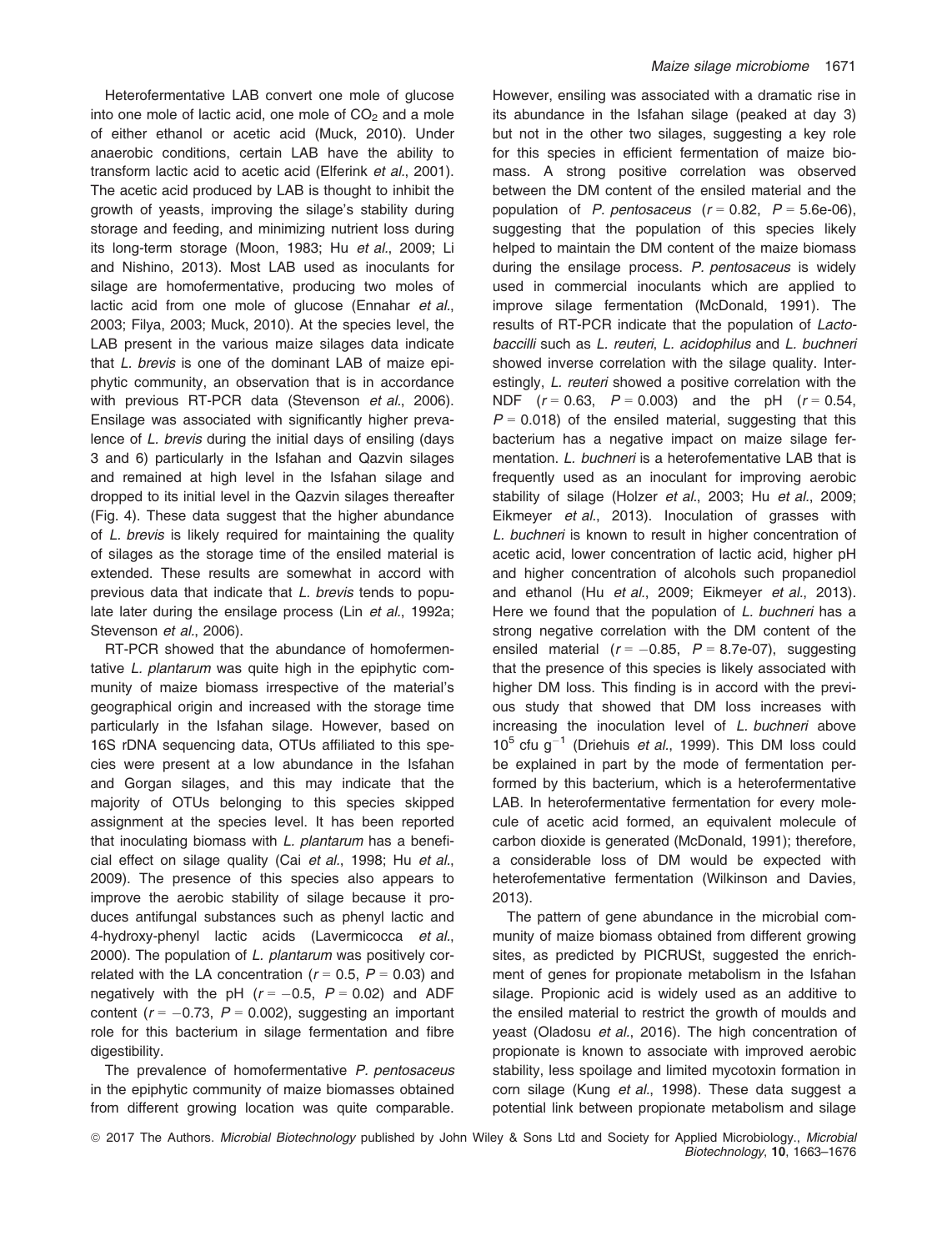quality. Moreover, functional metagenome prediction highlighted that the Isfahan silage was also benefited from less representation of pathways for metabolism of xenobiotics and glycerophospholipid.

Comparing the predicted metagenome of maize biomass before and after ensiling demonstrated the higher representation of pathways for degradation of toxic compounds such as ethylbenzene, xylene and naphthalene in the silage community, suggesting that degradation of toxic compounds could be an important function of microbes involved in silage fermentation. Ensiling also led to an increased metabolism of primary and secondary bile acids, suggesting a potential link between bile acid metabolism and silage fermentation. In human, bile acids appear to play a critical role in regulating gut microbiota composition (Kakiyama et al., 2013; Ridlon et al., 2014). Diet supplementation of cholic acid, a bile acid, to rats showed that it has a favoured effect on the population of Firmicutes and a negative impact on the population of Bacteroidetes (Islam et al., 2011). These data suggest that bile acids may be involved in silage fermentation likely through facilitating the expansion of LAB, which are Gram-positive bacteria belonging to the phylum Firmicutes. The role of bile acid metabolism in silage fermentation deserves further analysis.

It's worth to note that the functional metagenomes predicted by PICRUSt should be interpreted with caution as they were predicted from genomic sequences which might be differ from genetic constituent of microbial community in question. In addition, during closed-referencebased OTU picking which is required for PICRUSt analysis a significant proportion of reads could not be taxonomy assigned and therefore will be ignored from metagenome prediction. Many sequences can only be assigned at the genus level or even at higher taxonomic ranks making metagenome prediction unreliable. Bias in amplification of 16S rDNA might also lead to an incomplete picture of community structure. All these limitations might lead to an inaccurate estimation of functional metagenomes.

## **Conclusion**

In summary, the constitution of the epiphytic microbial community associated with maize biomass is influenced by the growing conditions obtaining during the production of the biomass. It is dominated by heterofermentative LAB belonging to the family Leuconostocaceae, in particular Weissella and Leuconostoc. After ensilage was initiated, the abundance of Leuconostocaceae fell sharply, while that of the Lactobacillaceae (Lactobacillus and Pediococcus) increased. The Isfahan silage which was characterized by a higher initial DM, a lower epiphytic microbial diversity, a higher pre-ensilage

abundance of Leuconostocaceae produced the highest quality silage among the three growing sites sampled. Further RT-PCR analysis demonstrated that the Isfahan silage likely benefited from higher representation of P. pentosaceus, L. brevis and L. plantarum and lower representation of L. buchneri. Functional metagenome prediction also showed an association between the ensilage process and enrichment of pathways for propionate and bile acid metabolism and those for degradation of toxic compounds such as ethylbenzene, xylene and naphthalene. These results suggest that silage microbiome may play a key role in detoxification of plantderived toxic metabolites.

# Experimental procedures

## Plant material and ensilage

The biomass used for ensilage was obtained from the whole plant of a single-cross maize hybrid (hybrid 704). A crop of this hybrid was raised in the field at three contrasting sites in Iran: Gorgan (temperate), Isfahan (warm and dry) and Qazvin (cold and dry). Plants were harvested at the milk-line kernel maturity stage and chopped to a length of 2–4 cm using a conventional field chopper. The macerated material was packed firmly into a 10  $\times$  50 cm polyethylene laboratory-scale silo, which was sealed with an airtight lid and stored at ambient temperature. The vessels were equipped with a valve to allow the draining of excess liquid and the release of accumulated gas: they were opened every other day. Samples were taken from each silo at 0, 3, 6, 14, 21 and 32 days post-ensilage. Each cropping site was represented by three silos.

## Physico-chemical analysis of the silage

The following parameters were assessed for each sample of ensiled material: % neutral detergent fibre (NDF), % acid detergent fibre (ADF), lactic acid (LA) content, % organic matter (OM) and DM, as well as the pH and ammonia content of the liquor. DM was determined following a 48 h baking of the sample in a fan-assisted oven running at 60°C. The dried material was ground finely enough to pass through a 1 mm sieve, and the powder was assessed for its NDF and ADF content using, respectively, a sulfite- and an amylase-based assay, according to protocols described by Van Soest et al. (1991). To determine the silage liquor's pH, a 20 g sample was homogenized in 180 ml of distilled water for 5 min and the pH measured directly. To determine its ammonia content, an aliquot of the same aqueous extract was filtered through Whatman No 1 paper (Whatman, Maidstone, UK) and then acidified by adding  $H<sub>2</sub>SO<sub>4</sub>$  following the protocol described (Weatherburn,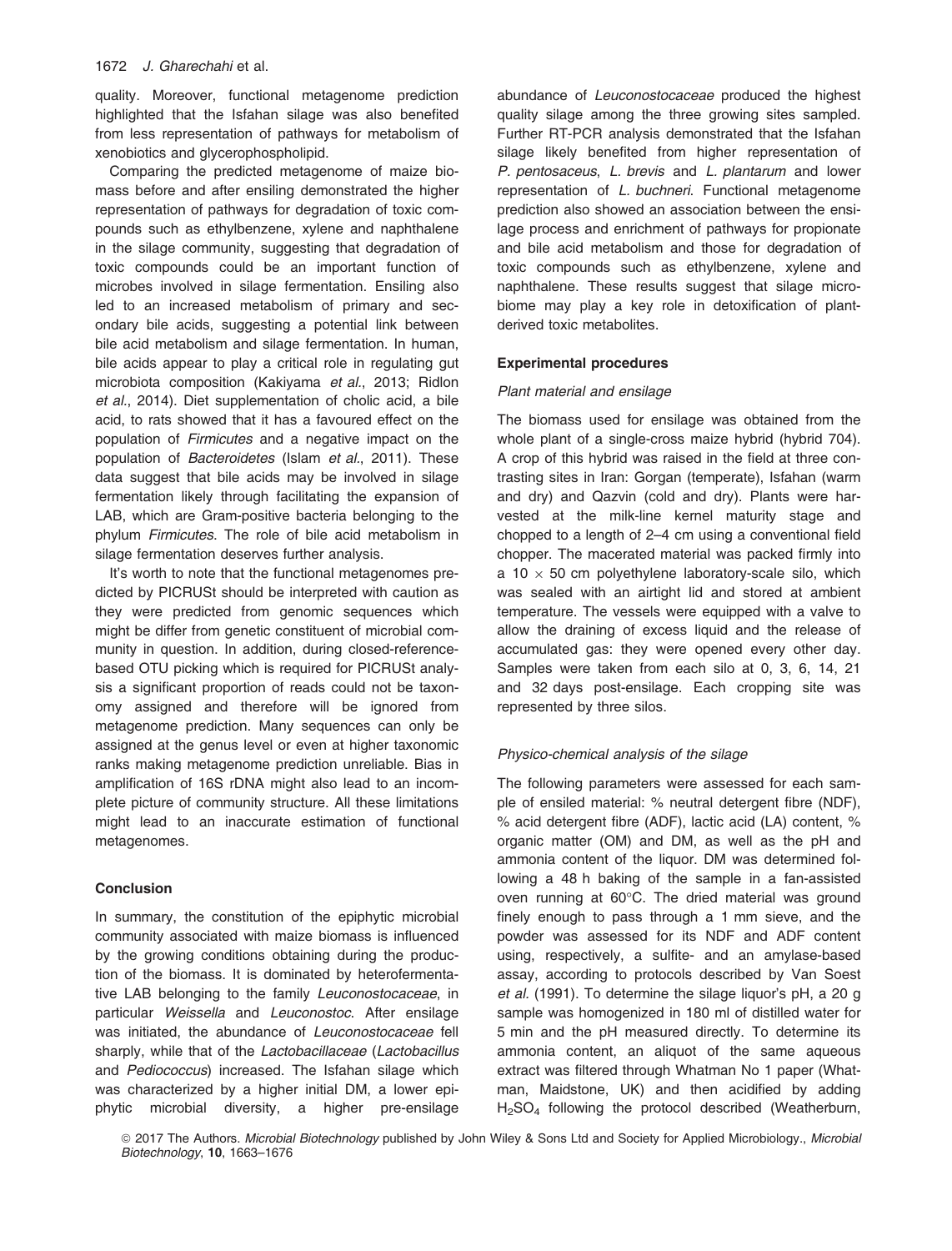1967). LA content was measured in cold water extract of the silages via spectrophotometry approach as described by Barker and Summerson (1941).

## Microbial cell recovery and DNA extraction

Ten grams of silage samples per silo was homogenized in 30 ml of dissociation buffer (100 mM of Tris-HCl, 50 mM of EDTA, 150 mM of NaCl, pH 8.0) for 30 min. The mixture was vigorously mixed every 5 min and then passed through a mesh filter. The filtrate was collected in a sterile container and centrifuged at 8,000  $\times$  g for 10 min at 4°C. The resulting pellet was washed twice in the same buffer and re-centrifuged (8,000  $\times$  g, 10 min, 4°C), and the pellet was resuspended in 1.4 ml of stool lysis buffer (ASL buffer), a component of the QiaAmp®DNA Stool Mini kit (Qiagen, Valencia, CA, USA). DNA was extracted according to the manufacturer's protocol for isolating DNA from stools for pathogen detection.

## PCR amplification

The V1-V3 hypervariable region of the 16S ribosomal RNA was PCR-amplified using the universal primer pair 27F (5'-AGAGTTTGATCCTGGCTCAG)/534R  $(5' -$ ATTACCGCGGCTGCTGG), which yields a ~500 bp amplicon suitable for pyrosequencing using Roche 454 FLX titanium chemistry. To barcode the PCR products, a unique multiple identifier 10 nt sequence was added to the 5' end of the 534R primer followed by the 454 A-key primer sequence (5'-CCATCTCATCCCTGCGTGTCTCC GACTCAG). The B-key primer sequence (5'-CCTATC CCCTGTGTGCCTTGGCAGTCTCAG) was appended to the 5' end of 27F. PCRs (50  $\mu$ I) were run in triplicate: each reaction comprised  $25 \mu l$  of PCR master mix (Thermo Fisher Scientific, [www.thermofisher.com\)](http://www.thermofisher.com),  $0.5 \mu M$  of each primer, 30 ng of microbial DNA and 22 µl of double-distilled water. The PCR regime consisted of an initial 94°C/5 min denaturation, followed by 30 cycles of 94°C/30 s, 56°C/40 s, 72°C/30 s, and finished with a 72°C/7 min extension. Following their electrophoresis, the amplicons were recovered from an agarose gel using a Qiaquick®Gel Extraction kit (Qiagen), quantified fluorometrically and pooled in equimolar fashion before being subjected to pyrosequencing on a 454 GS FLX titanium sequencer (Roche, [www.roche.c](http://www.roche.com) [om](http://www.roche.com)) based at the Beijing Genome Institute ([www.bgi.c](http://www.bgi.com) [om](http://www.bgi.com)). The raw sequence data have been deposited in the NCBI short read archive (SRA).

## Sequence analysis

The 16S rDNA gene sequences were analysed using the QIIME pipeline version 1.9.1 (Caporaso et al., 2010b), as described previously with minor modification (Gharechahi et al., 2015). Sequences shorter than 200 nt and longer than 1000 nt were discarded, along with those which contained ambiguous bases, those having a mean quality score < 25, those containing runs of six or more of the same base, those containing a missing qual score and those including  $> 2$  mismatches from the primer sequences. The remaining sequences were then clustered, using UCLUST software (Edgar, 2010), into operational taxonomic units (OTUs), based on a criterion of > 97% sequence similarity. The most abundant sequence in each OTU was selected as being representative, and these sequences were then aligned against the GREENGENES core set (gg\_13\_8) (DeSantis et al., 2006), using the PyNAST aligner set with a minimum sequence identity of 75% (Caporaso et al., 2010a). Taxonomies were assigned to each OTU using the Ribosomal Database Project naïve Bayesian classifier (Wang et al., 2007), applying a minimum confidence value of 0.8. The alignments were filtered to remove gaps and hypervariable regions and to define conserved and nonconserved positions using a Lane mask (Caporaso et al., 2010a). A phylogenetic tree representing the relationship between OTUs was constructed from the filtered alignment using FASTTREE software (Price et al., 2009). Chimeric OTUs were detected using CHIMERASLAYER (Haas et al., 2011) and removed from the OTU table. Lowabundance OTUs (representing < 0.01% of the sequences) were discarded. To avoid heterogeneity resulting from unequal sampling, diversity indices were calculated at a sequencing depth corresponding to the read count of the sample containing the smallest set of sequences. Rarefaction plots and alpha diversity indices including chao1, shannon, simpson, goods coverage and observed species were calculated using the core\_ diversity\_analyses.py script within the QIIME pipeline (Caporaso et al., 2010b). For a beta diversity analysis, weighted and unweighted UniFrac phylogenetic distance matrices were constructed using the OTU table and the phylogenetic tree as input. Principal coordinate analysis (PCoA) plots were used to visualize phylogenetic relationships (Lozupone and Knight, 2005).

## Quantitative real-time PCR analysis (RT-PCR)

To monitor population dynamics of some major LAB contributing in silage fermentation process, a quantitative PCR analysis was performed on same DNA extracts used for amplicon-based 16S rDNA sequencing. The species included were Lactobacillus reuteri, Lactobacillus acidophilus, Lactobacillus brevis, Lactobacillus buchneri, Lactobacillus plantarum and Pediococcus pentosaceus. Primers targeting intergenic spacer region of 16S-23S rRNA genes were used for quantification of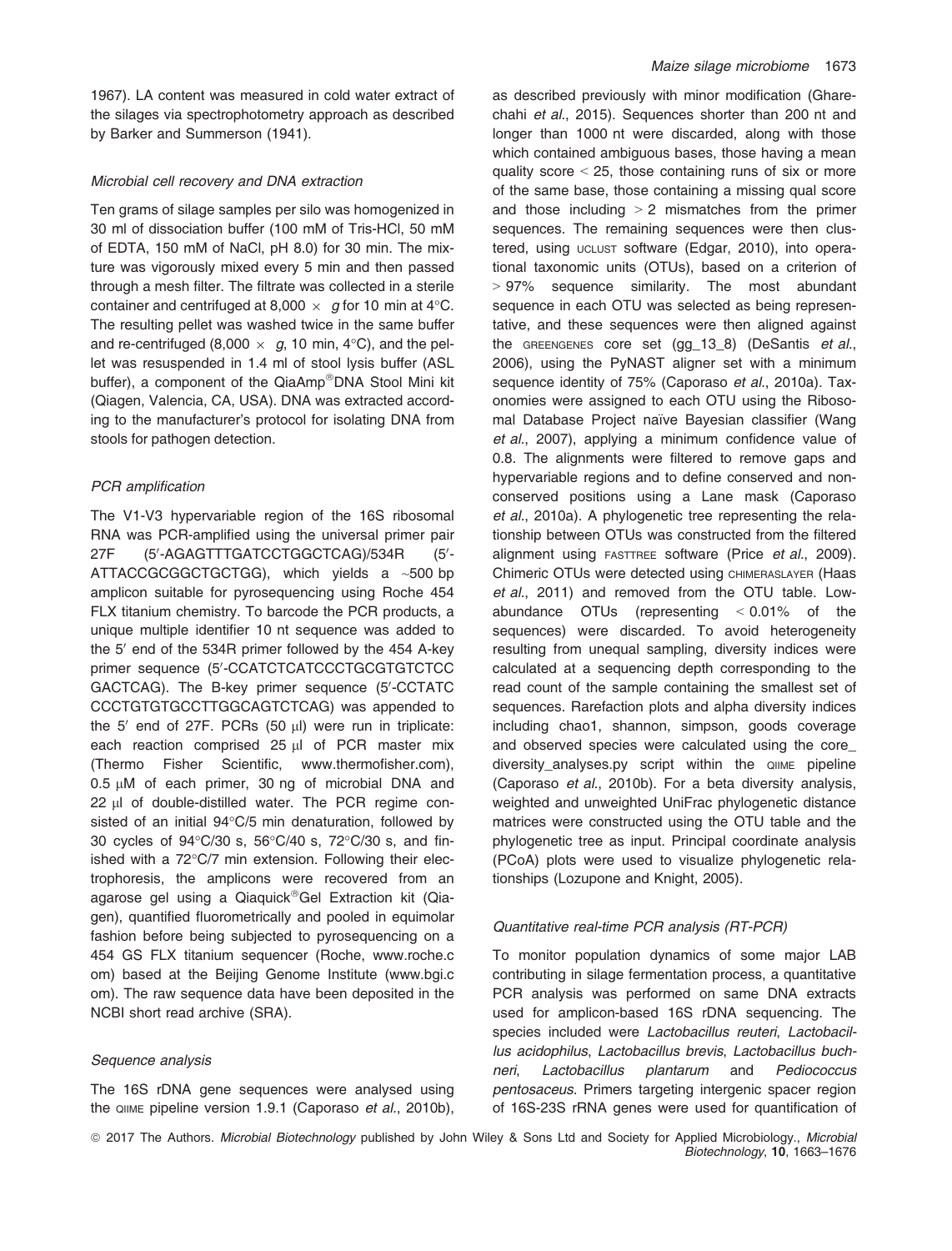#### 1674 J. Gharechahi et al.

L. acidophilus and L. reuteri as described previously (Haarman and Knol, 2006). Primers previously designed to target recA gene were used for species-specific quantification of L. brevis, L. buchneri, L. plantarum and P. pentosaceus (Stevenson et al., 2006). The sequence of primers used in this study is presented in Table S2. Each primer pair was first used to amplify the corresponding target amplicon using either genomic DNA of the isolated strain (for L. Plantarum and L. buchneri) or pooled DNA extract of all silage samples as template. PCR was run in a 25 µl reaction containing 2.2 µl of 25 mM MgCl<sub>2</sub>, 2.5  $\mu$ l of 10  $\times$  reaction buffer, 2.0  $\mu$ l of dNTP mix (10 mM), 1  $\mu$  of each primer (10  $\mu$ M), 0.5  $\mu$  of Tag DNA polymerase (5 U  $\mu$ I<sup>-1</sup>), 2.0  $\mu$ I of template DNA (20-30 ng  $\mu$ l<sup>-1</sup> of genomic DNA) and 13.8  $\mu$ l of nuclease-free water. The resulting PCR product was gel-purified using Qiaquick<sup>®</sup>Gel Extraction kit (Qiagen). The gel-purified DNA fragments were TA-cloned into the pGEM-T Easy vector using the pGEM-T Easy cloning kit (Promega, Madison, Wisconsin, USA) following the manufacturer's instruction. Plasmid contacting the target amplicon was quantified fluorometrically and used in 10-fold serial dilution (1  $\times$  10<sup>8</sup> to 1  $\times$  10<sup>1</sup>) for the generation of standard curve suitable for absolute quantification of the corresponding species. RT-PCR was performed by a Bio-FACT™ 2X Real-Time PCR SYBR Green Master Mix using the MyiQ™ single colour Real-Time PCR Detection System (Bio-Rad, Hercules, CA, USA). Standards and samples were assayed in a 20 µl of reaction mixture containing 10  $\mu$ l of master mix, 1  $\mu$ l of each primer (10  $\mu$ M),  $7 \mu$ I of nuclease-free water and  $1 \mu$ I of DNA template (2 ng). The amplification program was 95°C for 15 min, 40 cycles at 95°C for 10 s, 59–64°C for 20 s and 72°C for 20 s and a final extension at 72°C for 5 min. For each species, standards and samples were run on the same plate in triplicate. All standard curves were carefully curated to meet the required standard of efficiency (95%  $\leq$  efficiency  $\leq$  115% and  $R^2$   $>$  0.99). To determine the specificity of amplification, the melting curve of each amplicon was generated by slow heating from 60 to 95°C (alternating 0.5°C increments held for 5 s), with fluorescence collection at 0.5°C intervals.

# Metagenome functional prediction based on 16S rDNA sequence data

The functional potential of microbial community of silage samples prepared from maize biomasses grown in three contrasting sites was inferred via Phylogenetic Investigation of Communities by Reconstruction of Unobserved States (PICRUSt; Langille et al., 2013). For this analysis, quality filtered sequences were subjected to closed-reference OTU picking based on 97% sequence similarity using GREENGENES OTUs (v. 13.5) as a template. The OTU table was normalized for 16S rRNA gene copy number using normalize\_by\_copy\_number.py script implemented in the PICRUST software. The final metagenome prediction was performed using predict\_metagenomes.py script. The metagenome table was then collapsed at level 3 of functional hierarchy and subjected to statistical analysis using the STAMP statistical package (Parks et al., 2014). One-way analysis of variance (one-way ANOVA) and Tukey's honest significant post hoc test were used to identify Kyoto Encyclopedia Genes and Genomes (KEGG) pathways and categories differed in abundance in the ensiled material between the three sampling sites and six storage time points.

#### Statistical analysis

The data were subjected to analyses of variance using the General Linear Model procedure implemented in SAS v9.2 software (SAS institute, Cary, NC, USA). Statistically significant differences between means were calculated using Duncan's multiple range test. To identify OTUs whose abundance differed significantly between the three sampling sites, an analysis of variance was conducted, in which the P-value was adjusted by the Bonferroni correction. A spearman correlation analysis was performed between absolute abundance of species obtained by RT-PCR and some physico-chemical properties of silages using the observation\_metadata\_correlation.py script implemented in the Qiime pipeline. Differences were considered to be statistically significant when the P-value was  $< 0.05.$ 

#### Acknowledgements

This research was funded by a grant provided by the Agricultural Biotechnology Research Institute of Iran (ABRII).

#### Conflict of interest

None declared.

#### **References**

- Barker, S.B., and Summerson, W.H. (1941) The colorimetric determination of lactic acid in biological material. J Biol Chem 138: 535–554.
- Cai, Y., Benno, Y., Ogawa, M., Ohmomo, S., Kumai, S., and Nakase, T. (1998) Influence of Lactobacillus spp. from an inoculant and of Weissella and Leuconostoc spp. from forage crops on silage fermentation. Appl Environ Microbiol 64: 2982–2987.
- Caporaso, J.G., Bittinger, K., Bushman, F.D., DeSantis, T.Z., Andersen, G.L., and Knight, R. (2010a) PyNAST: a flexible tool for aligning sequences to a template alignment. Bioinformatics 26: 266-267.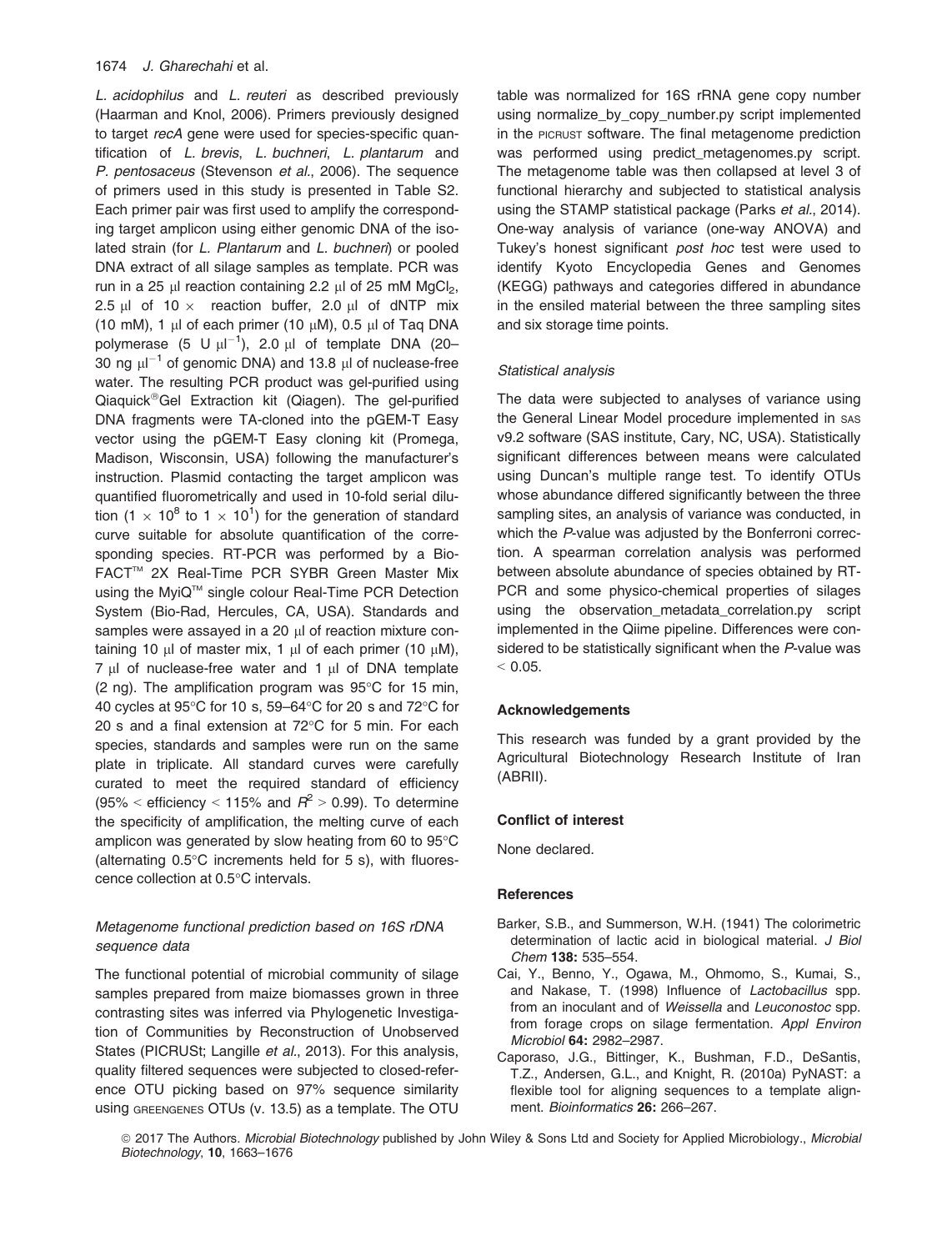- Caporaso, J.G., Kuczynski, J., Stombaugh, J., Bittinger, K., Bushman, F.D., Costello, E.K., et al. (2010b) QIIME allows analysis of high-throughput community sequencing data. Nat Methods 7: 335–336.
- Charmley, E. (2001) Towards improved silage quality-a review. Can J Anim Sci 81: 157–168.
- DeSantis, T.Z., Hugenholtz, P., Larsen, N., Rojas, M., Brodie, E.L., Keller, K., et al. (2006) Greengenes, a chimerachecked 16S rRNA gene database and workbench compatible with ARB. Appl Environ Microbiol 72: 5069–5072.
- Driehuis, F., and Oude Elferink, S.J. (2000) The impact of the quality of silage on animal health and food safety: a review. Vet Q 22: 212–216.
- Driehuis, F., Elferink, S.J., and Spoelstra, S.F. (1999) Anaerobic lactic acid degradation during ensilage of whole crop maize inoculated with Lactobacillus buchneri inhibits yeast growth and improves aerobic stability. J Appl Microbiol 87: 583-594.
- Edgar, R.C. (2010) Search and clustering orders of magnitude faster than BLAST. Bioinformatics 26: 2460–2461.
- Eikmeyer, F.G., Kofinger, P., Poschenel, A., Junemann, S., Zakrzewski, M., Heinl, S., et al. (2013) Metagenome analyses reveal the influence of the inoculant Lactobacillus buchneri CD034 on the microbial community involved in grass ensiling. J Biotechnol 167: 334-343.
- Elferink, S.J.O., Krooneman, J., Gottschal, J.C., Spoelstra, S.F., Faber, F., and Driehuis, F. (2001) Anaerobic conversion of lactic acid to acetic acid and 1, 2-propanediol by Lactobacillus buchneri.ApplEnvironMicrobiol67:125–132.
- Ennahar, S., Cai, Y., and Fujita, Y. (2003) Phylogenetic diversity of lactic acid bacteria associated with paddy rice silage as determined by 16S ribosomal DNA analysis. Appl Environ Microbiol 69: 444-451.
- Filya, I. (2003) The effect of Lactobacillus buchneri and Lactobacillus plantarum on the fermentation, aerobic stability, and ruminal degradability of low dry matter corn and sorghum silages. J Dairy Sci 86: 3575-3581.
- Filya, I. (2004) Nutritive value and aerobic stability of whole crop maize silage harvested at four stages of maturity. Anim Feed Sci Technol 116: 141–150.
- Filya, I., Sucu, E., and Karabulut, A. (2006) The effect of Lactobacillus buchneri on the fermentation, aerobic stability and ruminal degradability of maize silage. J Appl Microbiol 101: 1216–1223.
- Gharechahi, J., Zahiri, H.S., Noghabi, K.A., and Salekdeh, G.H. (2015) In-depth diversity analysis of the bacterial community resident in the camel rumen. Syst Appl Microbiol 38: 67–76.
- Haarman, M., and Knol, J. (2006) Quantitative real-time PCR analysis of fecal lactobacillus species in infants receiving a prebiotic infant formula. Appl Environ Microbiol 72: 2359–2365.
- Haas, B.J., Gevers, D., Earl, A.M., Feldgarden, M., Ward, D.V., Giannoukos, G., et al. (2011) Chimeric 16S rRNA sequence formation and detection in Sanger and 454-pyrosequenced PCR amplicons. Genome Res 21: 494–504.
- Holzer, M., Mayrhuber, E., Danner, H., and Braun, R. (2003) The role of Lactobacillus buchneri in forage preservation. Trends Biotechnol 21: 282–287.
- Hu, W., Schmidt, R.J., McDonell, E.E., Klingerman, C.M., and Kung, L. Jr (2009) The effect of Lactobacillus

buchneri 40788 or Lactobacillus plantarum MTD-1 on the fermentation and aerobic stability of corn silages ensiled at two dry matter contents. J Dairy Sci 92: 3907-3914.

- Islam, K.B., Fukiya, S., Hagio, M., Fujii, N., Ishizuka, S., Ooka, T., et al. (2011) Bile acid is a host factor that regulates the composition of the cecal microbiota in rats. Gastroenterology 141: 1773–1781.
- Kakiyama, G., Pandak, W.M., Gillevet, P.M., Hylemon, P.B., Heuman, D.M., Daita, K., et al. (2013) Modulation of the fecal bile acid profile by gut microbiota in cirrhosis. J Hepatol 58: 949–955.
- Kung, L. Jr, Sheperd, A.C., Smagala, A.M., Endres, K.M., Bessett, C.A., Ranjit, N.K., and Glancey, J.L. (1998) The effect of preservatives based on propionic acid on the fermentation and aerobic stability of corn silage and a total mixed ration. J Dairy Sci 81: 1322-1330.
- Langille, M.G., Zaneveld, J., Caporaso, J.G., McDonald, D., Knights, D., Reyes, J.A., et al. (2013) Predictive functional profiling of microbial communities using 16S rRNA marker gene sequences. Nat Biotechnol 31: 814–821.
- Langston, C.W., and Bouma, C. (1960) A study of the microorganisms from grass silage. II. The Lactobacilli. Appl Microbiol 8: 223–234.
- Lavermicocca, P., Valerio, F., Evidente, A., Lazzaroni, S., Corsetti, A., and Gobbetti, M. (2000) Purification and characterization of novel antifungal compounds from the sourdough Lactobacillus plantarum strain 21B. Appl Environ Microbiol 66: 4084–4090.
- Li, Y., and Nishino, N. (2011) Monitoring the bacterial community of maize silage stored in a bunker silo inoculated with Enterococcus faecium, Lactobacillus plantarum and Lactobacillus buchneri. J Appl Microbiol 110: 1561–1570.
- Li, Y., and Nishino, N. (2013) Effects of ensiling fermentation and aerobic deterioration on the bacterial community in Italian ryegrass, guinea grass, and whole-crop maize silages stored at high moisture content. Asian-Australas J Anim Sci 26: 1304–1312.
- Li, L., Sun, Y., Yuan, Z., Kong, X., Wao, Y., Yang, L., et al. (2015) Effect of microalgae supplementation on the silage quality and anaerobic digestion performance of Manyflower silvergrass. Bioresour Technol 189: 334–340.
- Lin, C., Bolsen, K.K., Brent, B.E., and Fung, D.Y.C. (1992a) Epiphytic lactic acid bacteria succession during the preensiling and ensiling periods of alfalfa and maize. J Appl Bacteriol 73: 375–387.
- Lin, C., Bolsen, K.K., Brent, B.E., Hart, R.A., Dickerson, J.T., Feyerherm, A.M., and Aimutis, W.R. (1992b) Epiphytic microflora on alfalfa and whole-plant corn. J Dairy Sci 75: 2484–2493.
- Lozupone, C., and Knight, R. (2005) UniFrac: a new phylogenetic method for comparing microbial communities. Appl Environ Microbiol 71: 8228–8235.
- McDonald, P. (1991) The Biochemistry of Silage. Chichester, UK: John Wiley & Sons Ltd.
- McDonald, P., Henderson, A.R., and Ralton, I. (1973) Energy changes during ensilage. J Sci Food Agric 24: 827–834.
- McEniry, J., O'Kiely, P., Clipson, N.J., Forristal, P.D., and Doyle, E.M. (2010) Assessing the impact of various ensilage factors on the fermentation of grass silage using conventional culture and bacterial community analysis techniques. J Appl Microbiol 108: 1584-1593.

<sup>© 2017</sup> The Authors. Microbial Biotechnology published by John Wiley & Sons Ltd and Society for Applied Microbiology., Microbial Biotechnology, 10, 1663–1676